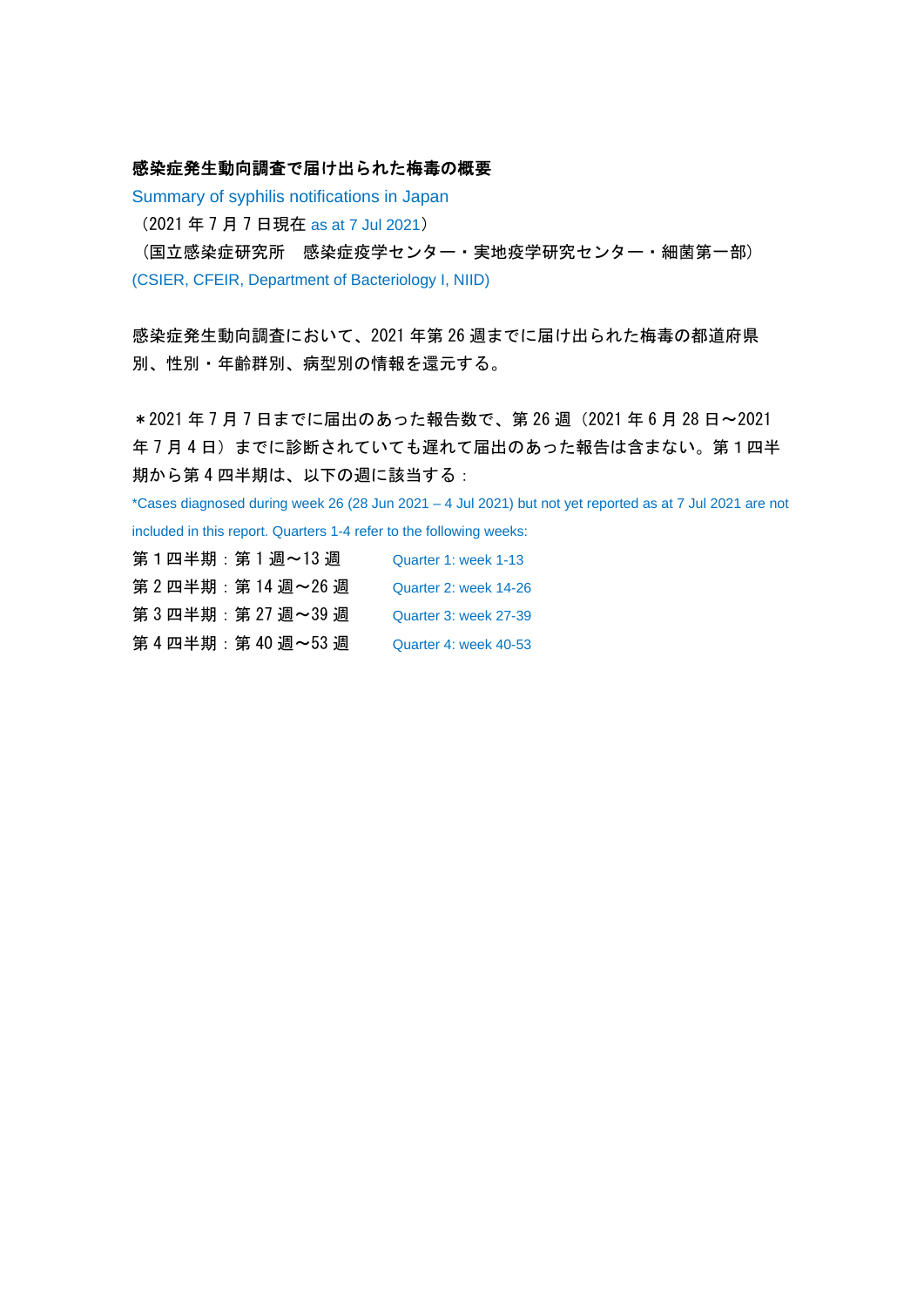図1. 都道府県別:人口100万当たり届出数、2020年第2四半期から2021年第2四 半期 (四半期每) \*

Fig 1. Syphilis notifications per 1,000,000 population by prefecture, Q2 2020 to Q2 2021 (by quarter) \*



2020年第2四半期 Q2 2020

2020年第3四半期 Q3 2020

1~13週 (2021年)

 $\ddot{\mathbf{Q}}$ 

400kg

2021 年第2 四半期 Q2 2021



40~53週 (2020年) 0 400km

\*人口は 2015 年国勢調査を使用 population based on 2015 national census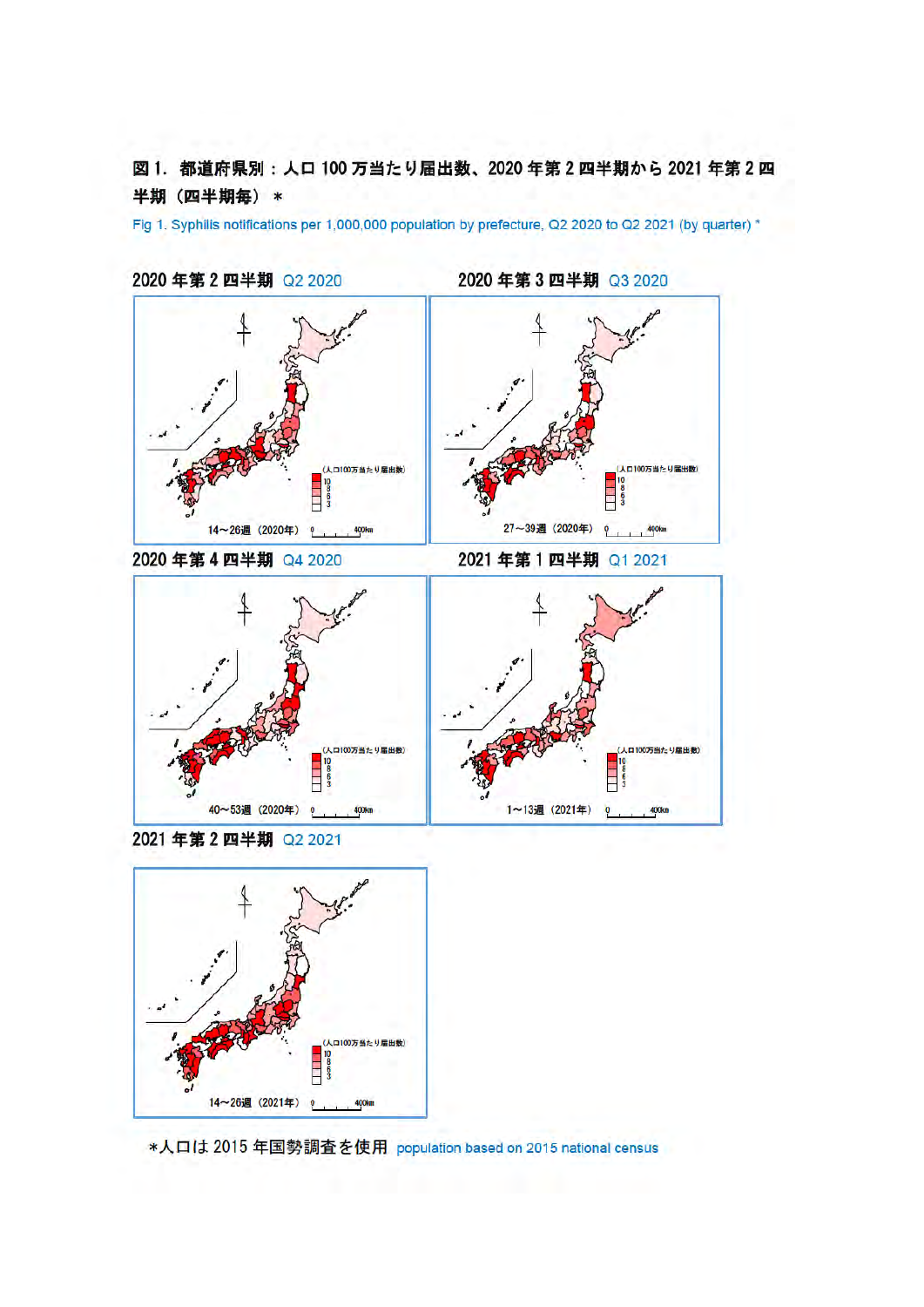# 図 2. 都道府県別届出数、2020 年第 2 四半期から 2021 年第 2 四半期 (四半期毎) (届出数上位 10 位を抜粋)

Fig 2. Number of notifications by prefecture, Q2 2020 to Q2 2021 (by quarter, for the top 10 prefectures with the highest number of notifications)



Prefectures (from left to right): Saitama, Chiba, Tokyo, Kanagawa, Aichi, Osaka, Hyogo, Okayama, Fukuoka, Kumamoto

Blue: Q2 2020; brown: Q3 2020; grey: Q4 2020; yellow: Q1 2021; red: Q2 2021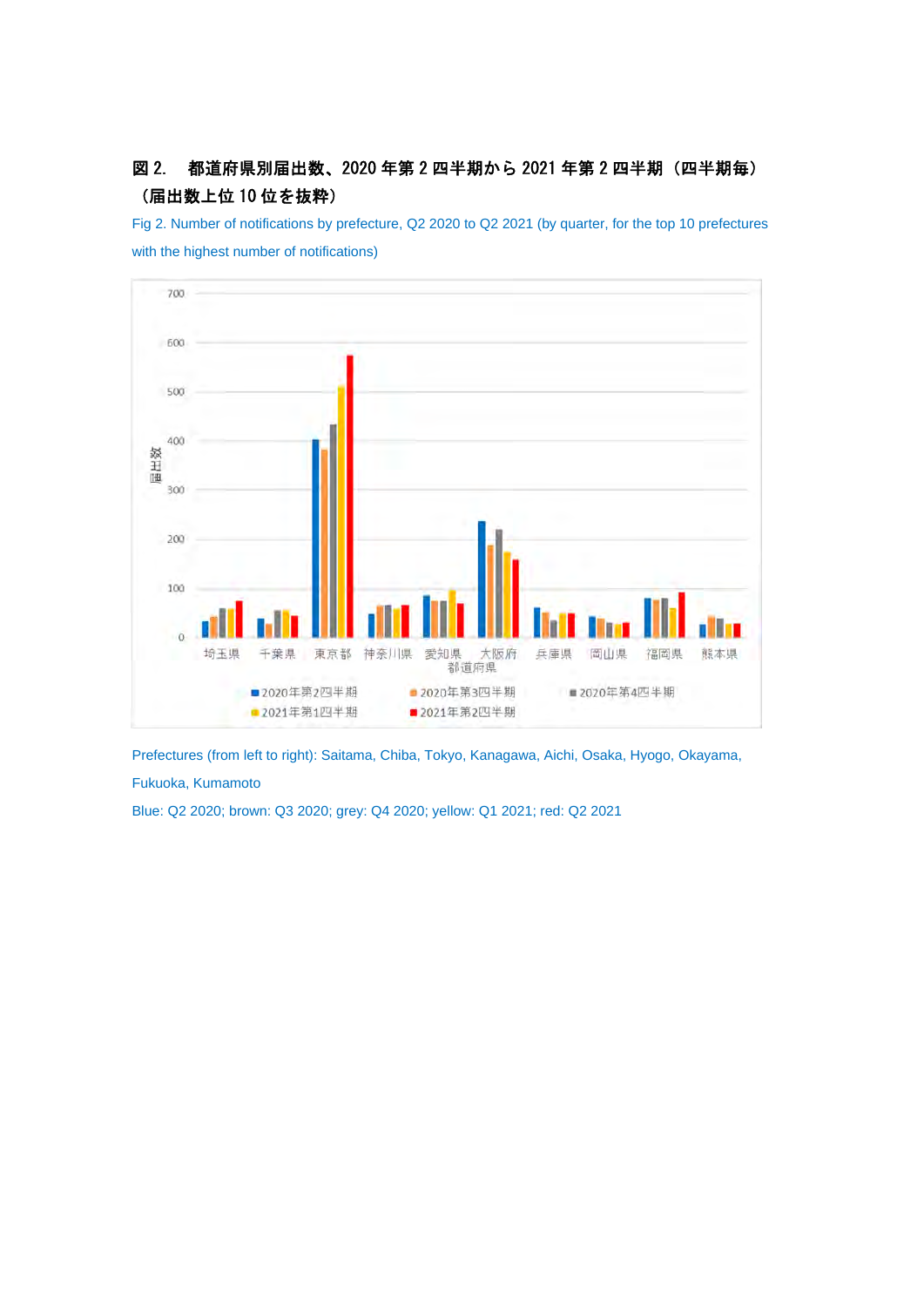

#### 図 3. 性別年齢分布: 2020 年第 2 四半期から 2021 年第 2 四半期 (四半期毎)

Fig 3. Number of notifications by age group (years) and sex, Q2 2020 to Q2 2021 (by quarter)

女性 Female



Green: Q2 2020; grey: Q3 2020; yellow: Q4 2020; blue: Q1 2021; red: Q2 2021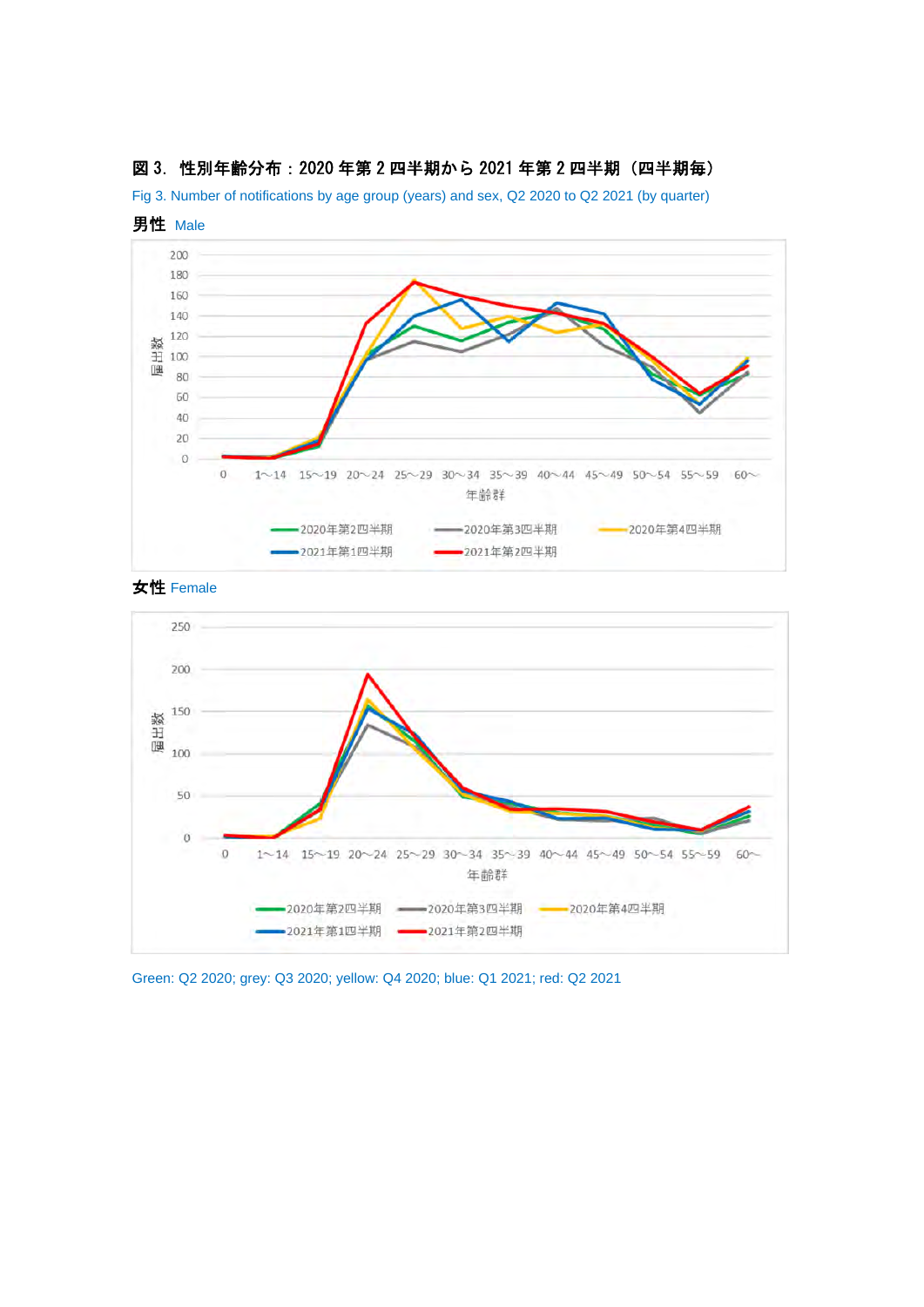#### 図 4. 病型の分布: 2020 年第 2 四半期から 2021 年第 2 四半期 (四半期毎)

Fig 4. Distribution of notifications by stage and mode of transmission, Q2 2020 to Q2 2021 (by quarter)













Blue: primary; red: secondary; green: asymptomatic; purple: late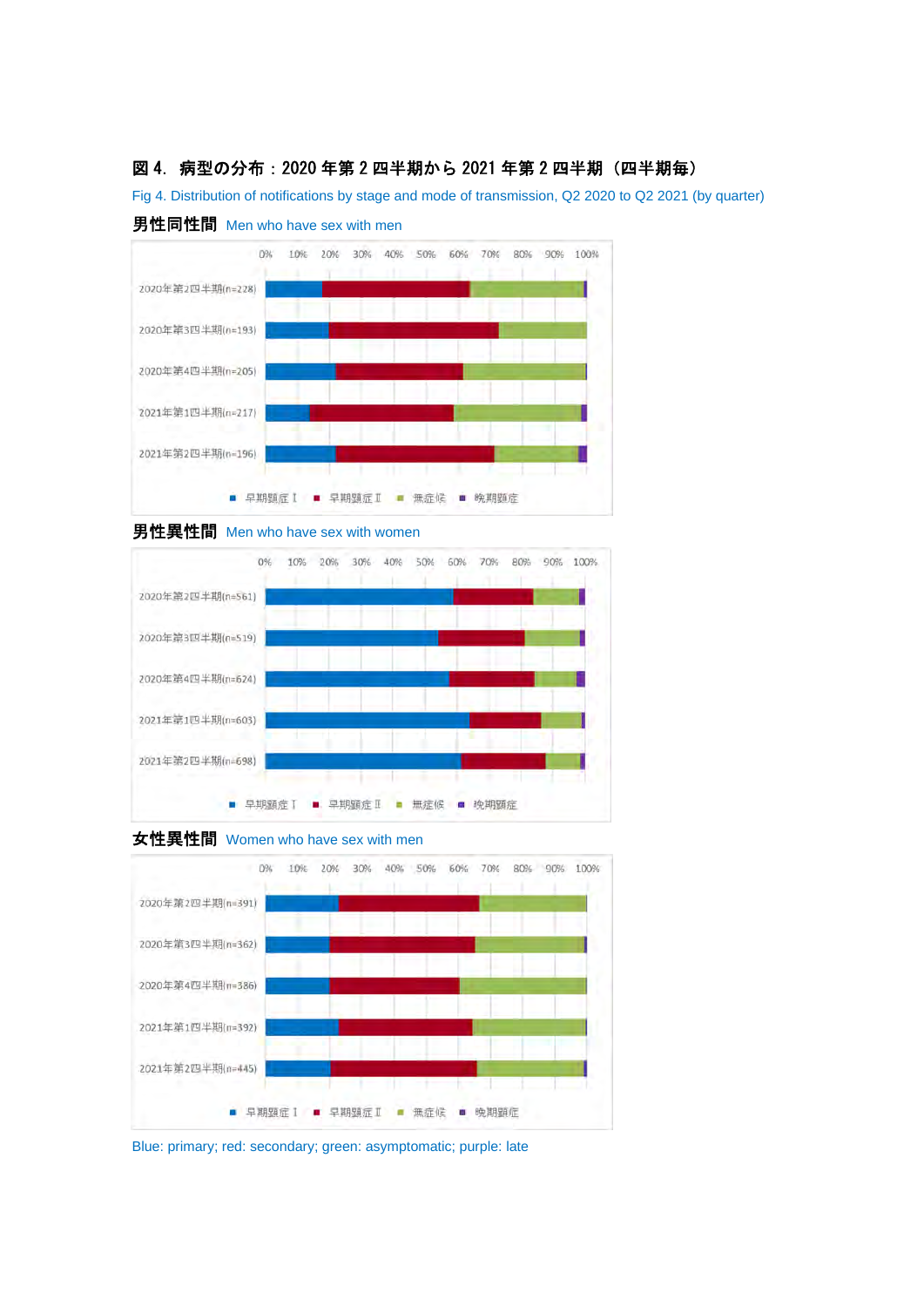## 図 5.2013 年第 1 週から 2021 年第 26 週の届出数、赤線は 13 週移動平均

Fig 5. Number of notifications by week of diagnosis, week 1 of 2013 to week 26 of 2021; red line indicates





## 男性同性間 Men who have sex with men







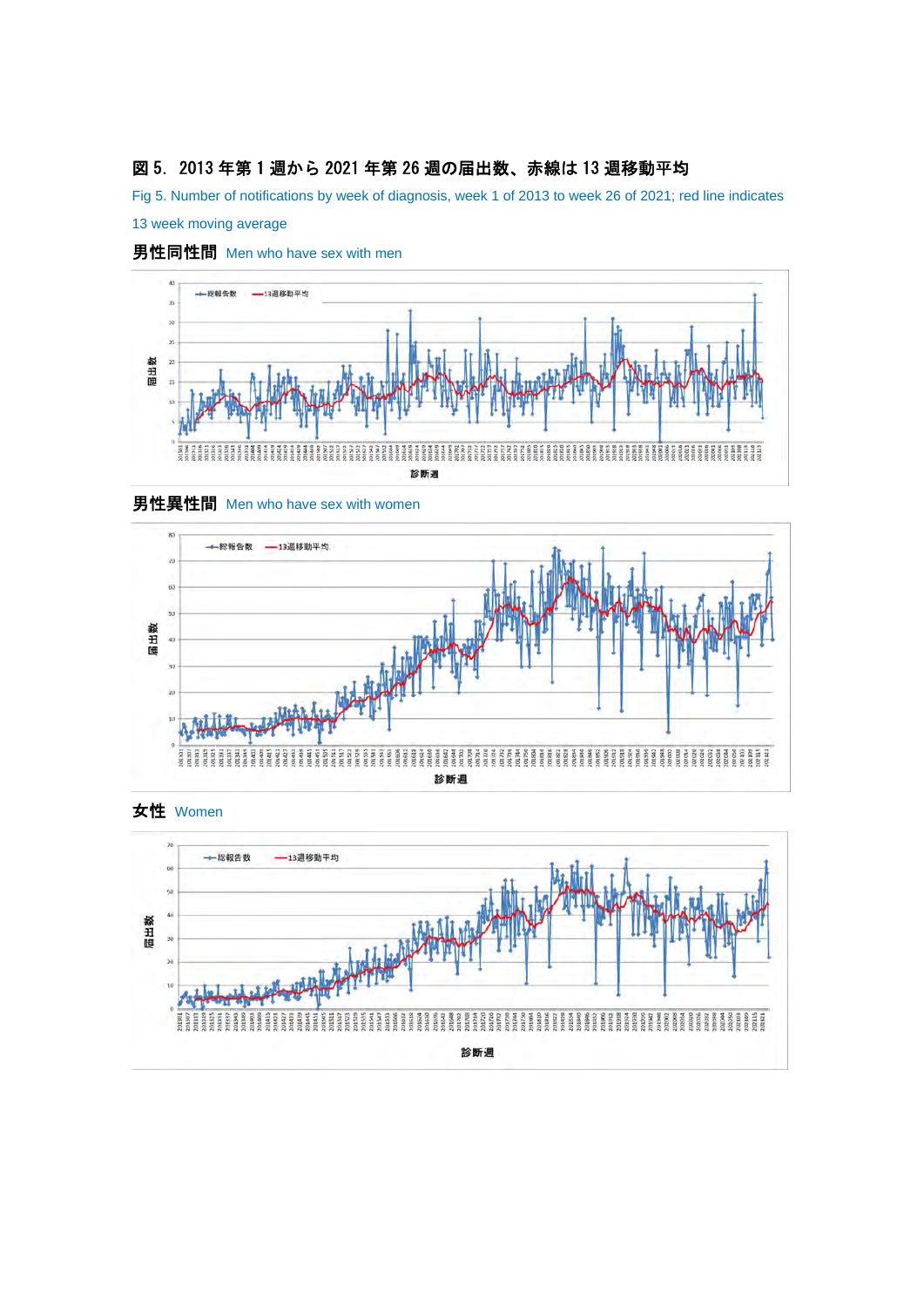### Annex

## 表 1. 都道府県別届出数: 2020 年第 2 四半期から 2021 年第 2 四半期 (四半期毎)

Table 1. Number of syphilis notifications by prefecture, Q2 2020 to Q2 2021 (by quarter)

| 届出都道府県          | 2020年          | 2020年          | 2020年          | 2021年                   | 2021年                    |
|-----------------|----------------|----------------|----------------|-------------------------|--------------------------|
| Prefecture      | 第2四半期          | 第3四半期          | 第4四半期          | 第1四半期                   | 第2四半期                    |
|                 | Q2 2020        | Q3 2020        | Q4 2020        | Q1 2021                 | Q2 2021                  |
| 北海道 Hokkaido    | 32             | 30             | 31             | 42                      | 31                       |
| 青森県 Aomori      | 6              | $\overline{2}$ | $\overline{2}$ | 4                       | 4                        |
| 岩手県 Iwate       | $\overline{2}$ | 3              | 4              | 3                       | 0                        |
| 宮城県 Miyagi      | 16             | 14             | 25             | 19                      | 33                       |
| 秋田県 Akita       | 17             | 29             | 21             | 15                      | 6                        |
| 山形県 Yamagata    | 5              | 1              | $\bf{0}$       | $\overline{2}$          | 4                        |
| 福島県 Fukushima   | 17             | 22             | 24             | 12                      | 16                       |
| 茨城県 Ibaraki     | 23             | 24             | 20             | 14                      | 20                       |
| 栃木県 Tochigi     | 17             | 18             | 16             | 16                      | 28                       |
| 群馬県 Gunma       | 14             | 14             | 11             | 9                       | 26                       |
| 埼玉県 Saitama     | 34             | 44             | 59             | 58                      | 75                       |
| 千葉県 Chiba       | 38             | 28             | 56             | 56                      | 45                       |
| 東京都 Tokyo       | 404            | 383            | 435            | 511                     | 575                      |
| 神奈川県 Kanagawa   | 48             | 65             | 67             | 59                      | 66                       |
| 新潟県 Niigata     | 6              | 6              | 17             | $\overline{\mathbf{z}}$ | 10                       |
| 富山県 Toyama      | 8              | 4              | 6              | 10                      | 7                        |
| 石川県 Ishikawa    | 6              | 5              | $\overline{2}$ | 11                      | $\overline{\mathcal{L}}$ |
| 福井県 Fukui       | 5              | 3              | 3              | 4                       | 6                        |
| 山梨県 Yamanashi   | $\overline{2}$ | 1              | 3              | $\overline{2}$          | 5                        |
| 長野県 Nagano      | 8              | 3              | 8              | 8                       | 15                       |
| <b>岐阜県</b> Gifu | 24             | 8              | 17             | 10                      | 24                       |
| 静岡県 Shizuoka    | 28             | 25             | 18             | 29                      | 26                       |
| 愛知県 Aichi       | 86             | 75             | 75             | 97                      | 69                       |
| 三重県 Mie         | 13             | 12             | 9              | 13                      | 21                       |
| 滋賀県 Shiga       | 9              | 8              | $6\phantom{1}$ | 9                       | 9                        |
| 京都府 Kyoto       | 24             | 23             | 29             | 17                      | 23                       |
| 大阪府 Osaka       | 237            | 189            | 220            | 174                     | 159                      |
| 兵庫県 Hyogo       | 62             | 52             | 35             | 49                      | 50                       |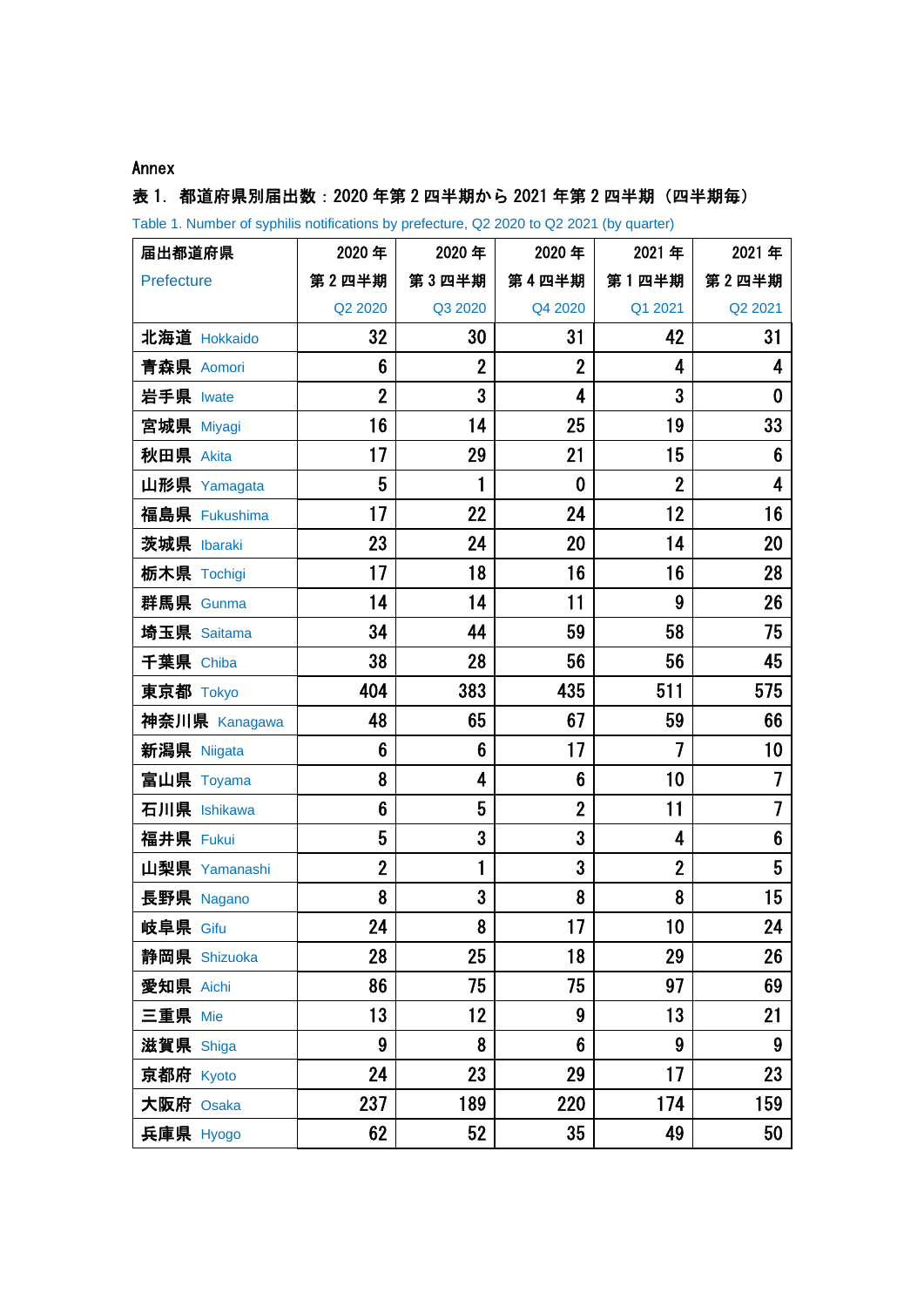| 奈良県 Nara       | 12                       | 12             | 8              | 10           | 16             |
|----------------|--------------------------|----------------|----------------|--------------|----------------|
| 和歌山県 Wakayama  | $\overline{\mathcal{L}}$ | 6              | $\bf{0}$       | 5            | $\overline{2}$ |
| 鳥取県 Tottori    | 5                        | 5              | 5              | $\bf{0}$     | 4              |
| 島根県 Shimane    | 4                        | 3              | $\overline{1}$ | $\mathbf{1}$ | $\overline{2}$ |
| 岡山県 Okayama    | 44                       | 39             | 31             | 26           | 31             |
| 広島県 Hiroshima  | 20                       | 31             | 44             | 28           | 40             |
| 山口県 Yamaguchi  | $\overline{1}$           | $\overline{2}$ | 13             | 10           | 15             |
| 徳島県 Tokushima  | 5                        | 4              | 9              | 5            | 9              |
| 香川県 Kagawa     | 26                       | 10             | 16             | 17           | 17             |
| 愛媛県 Ehime      | 24                       | 14             | 14             | 23           | 17             |
| 高知県 Kochi      | 5                        | 9              | 17             | 17           | 28             |
| 福岡県 Fukuoka    | 80                       | 78             | 80             | 61           | 92             |
| 佐賀県 Saga       | 4                        | 4              | 10             | 9            | 9              |
| 長崎県 Nagasaki   | 5                        | 3              | 6              | 5            | 10             |
| 熊本県 Kumamoto   | 27                       | 44             | 39             | 28           | 29             |
| 大分県 Oita       | 8                        | 8              | 10             | 9            | 11             |
| 宮崎県 Miyazaki   | 5                        | 11             | 23             | 27           | 23             |
| 鹿児島県 Kagoshima | 10                       | 4              | $6\phantom{1}$ | 4            | 14             |
| 沖縄県 Okinawa    | 14                       | 16             | $\overline{1}$ | 17           | 13             |
| 総計 Total       | 1503                     | 1394           | 1564           | 1562         | 1742           |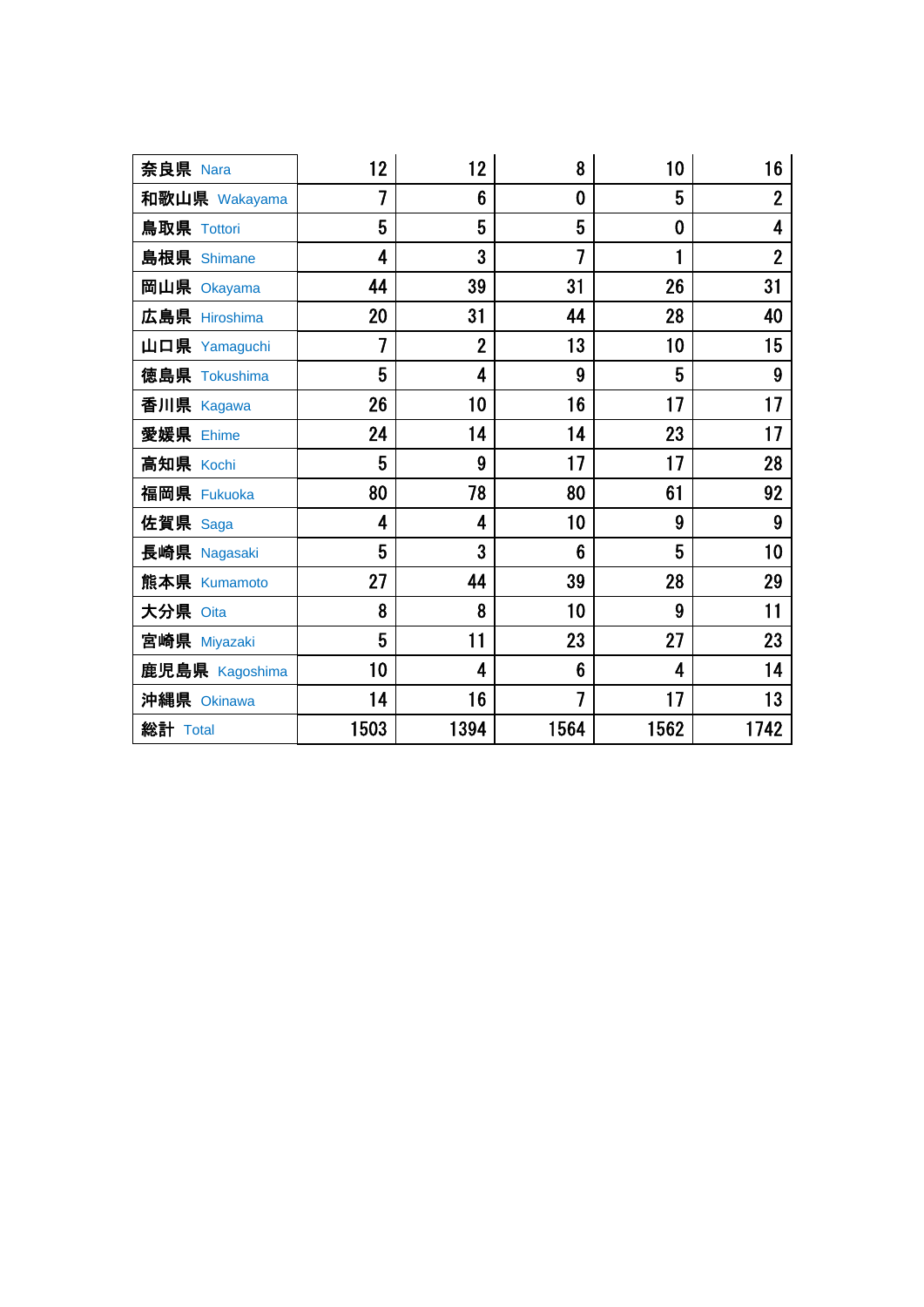# 表 2. 都道府県別累積届出数 (2021 年、2020 年それぞれ第 2 四半期)

Table 2. Number of notifications by prefecture (Q2 2021, Q2 2020)

| 届出都道府県別       | 2021年                    | 2020年          | 2021年第2四半期:      | 2021 年第2四半期       |
|---------------|--------------------------|----------------|------------------|-------------------|
| Prefecture    | 第2四半期                    | 第2四半期          | 2020年第2四半期       | 人口 100 万当たり*      |
|               | Q2 2021                  | Q2 2020        | Q2 2021: Q2 2020 | notifications per |
|               |                          |                |                  | 1,000,000 in Q2   |
|               |                          |                |                  | 2021*             |
| 北海道 Hokkaido  | 31                       | 32             | 1.0              | 5.8               |
| 青森県 Aomori    | 4                        | 6              | 0.7              | 3.1               |
| 岩手県 Iwate     | $\mathbf 0$              | $\overline{2}$ | 0.0              | 0.0               |
| 宮城県 Miyagi    | 33                       | 16             | 2.1              | 14.1              |
| 秋田県 Akita     | 6                        | 17             | 0.4              | 5.9               |
| 山形県 Yamagata  | 4                        | 5              | 0.8              | 3.6               |
| 福島県 Fukushima | 16                       | 17             | 0.9              | 8.4               |
| 茨城県 Ibaraki   | 20                       | 23             | 0.9              | 6.9               |
| 栃木県 Tochigi   | 28                       | 17             | 1.6              | 14.2              |
| 群馬県 Gunma     | 26                       | 14             | 1.9              | 13.2              |
| 埼玉県 Saitama   | 75                       | 34             | 2.2              | 10.3              |
| 千葉県 Chiba     | 45                       | 38             | 1.2              | 7.2               |
| 東京都 Tokyo     | 575                      | 404            | 1.4              | 42.5              |
| 神奈川県 Kanagawa | 66                       | 48             | 1.4              | 7.2               |
| 新潟県 Niigata   | 10                       | 6              | 1.7              | 4.3               |
| 富山県 Toyama    | 7                        | 8              | 0.9              | 6.6               |
| 石川県 Ishikawa  | $\overline{\mathcal{I}}$ | 6              | 1.2              | 6.1               |
| 福井県 Fukui     | $6\phantom{1}$           | 5              | 1.2              | 7.6               |
| 山梨県 Yamanashi | 5                        | $\overline{2}$ | 2.5              | 6.0               |
| 長野県 Nagano    | 15                       | 8              | 1.9              | 7.1               |
| 岐阜県 Gifu      | 24                       | 24             | 1.0              | 11.8              |
| 静岡県 Shizuoka  | 26                       | 28             | 0.9              | 7.0               |
| 愛知県 Aichi     | 69                       | 86             | 0.8              | 9.2               |
| 三重県 Mie       | 21                       | 13             | 1.6              | 11.6              |
| 滋賀県 Shiga     | 9                        | 9              | 1.0              | 6.4               |
| 京都府 Kyoto     | 23                       | 24             | 1.0              | 8.8               |
| 大阪府 Osaka     | 159                      | 237            | 0.7              | 18.0              |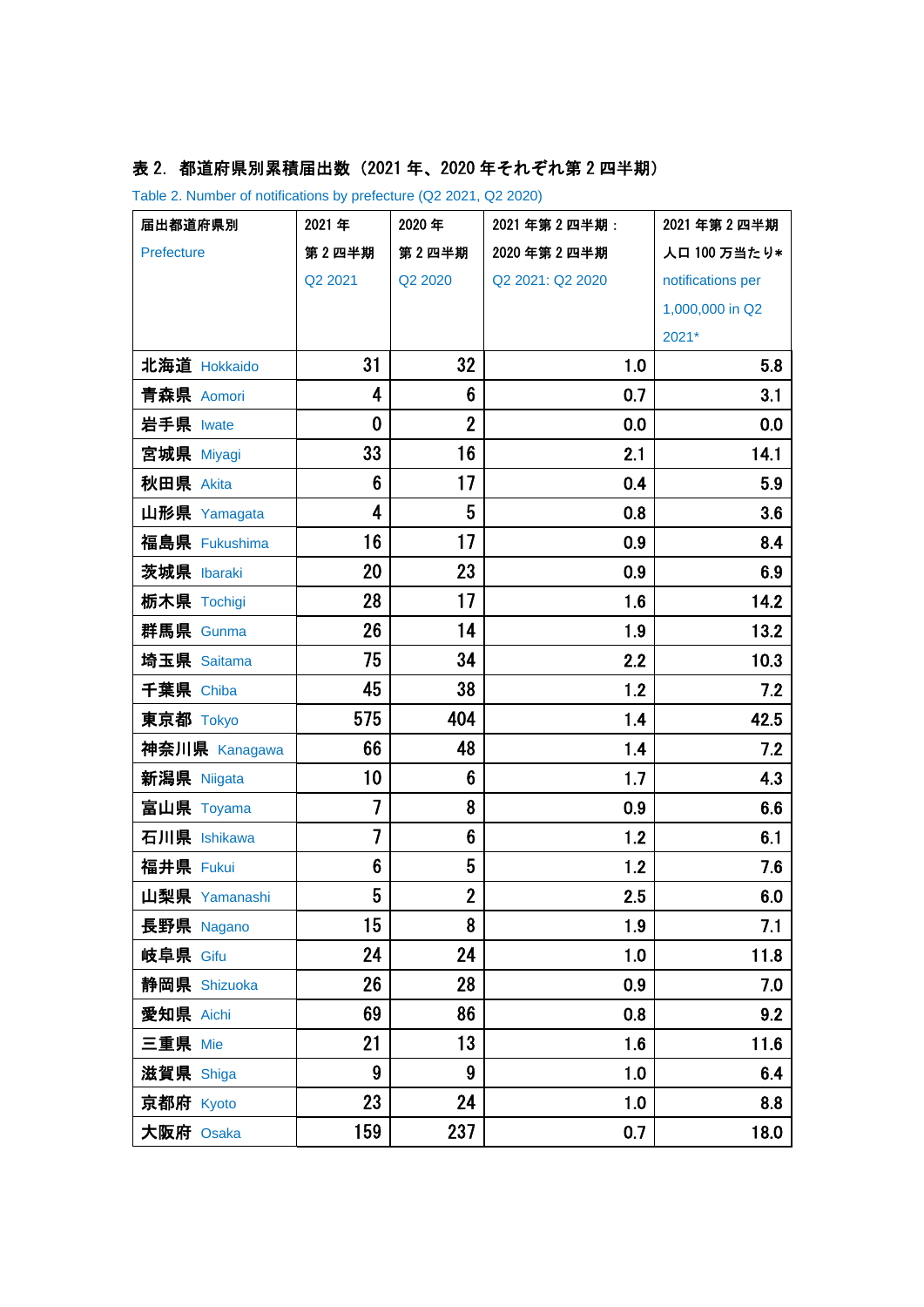| 兵庫県 Hyogo      | 50             | 62   | 0.8 | 9.0  |
|----------------|----------------|------|-----|------|
| 奈良県 Nara       | 16             | 12   | 1.3 | 11.7 |
| 和歌山県 Wakayama  | $\overline{2}$ | 7    | 0.3 | 2.1  |
| 鳥取県 Tottori    | 4              | 5    | 0.8 | 7.0  |
| 島根県 Shimane    | $\overline{2}$ | 4    | 0.5 | 2.9  |
| 岡山県 Okayama    | 31             | 44   | 0.7 | 16.1 |
| 広島県 Hiroshima  | 40             | 20   | 2.0 | 14.1 |
| 山口県 Yamaguchi  | 15             | 7    | 2.1 | 10.7 |
| 徳島県 Tokushima  | 9              | 5    | 1.8 | 11.9 |
| 香川県 Kagawa     | 17             | 26   | 0.7 | 17.4 |
| 愛媛県 Ehime      | 17             | 24   | 0.7 | 12.3 |
| 高知県 Kochi      | 28             | 5    | 5.6 | 38.4 |
| 福岡県 Fukuoka    | 92             | 80   | 1.2 | 18.0 |
| 佐賀県 Saga       | 9              | 4    | 2.3 | 10.8 |
| 長崎県 Nagasaki   | 10             | 5    | 2.0 | 7.3  |
| 熊本県 Kumamoto   | 29             | 27   | 1.1 | 16.2 |
| 大分県 Oita       | 11             | 8    | 1.4 | 9.4  |
| 宮崎県 Miyazaki   | 23             | 5    | 4.6 | 20.8 |
| 鹿児島県 Kagoshima | 14             | 10   | 1.4 | 8.5  |
| 沖縄県 Okinawa    | 13             | 14   | 0.9 | 9.1  |
| 総計 Total       | 1742           | 1503 | 1.2 | 13.7 |

\*人口は 2015 年国勢調査を使用 population based on 2015 national census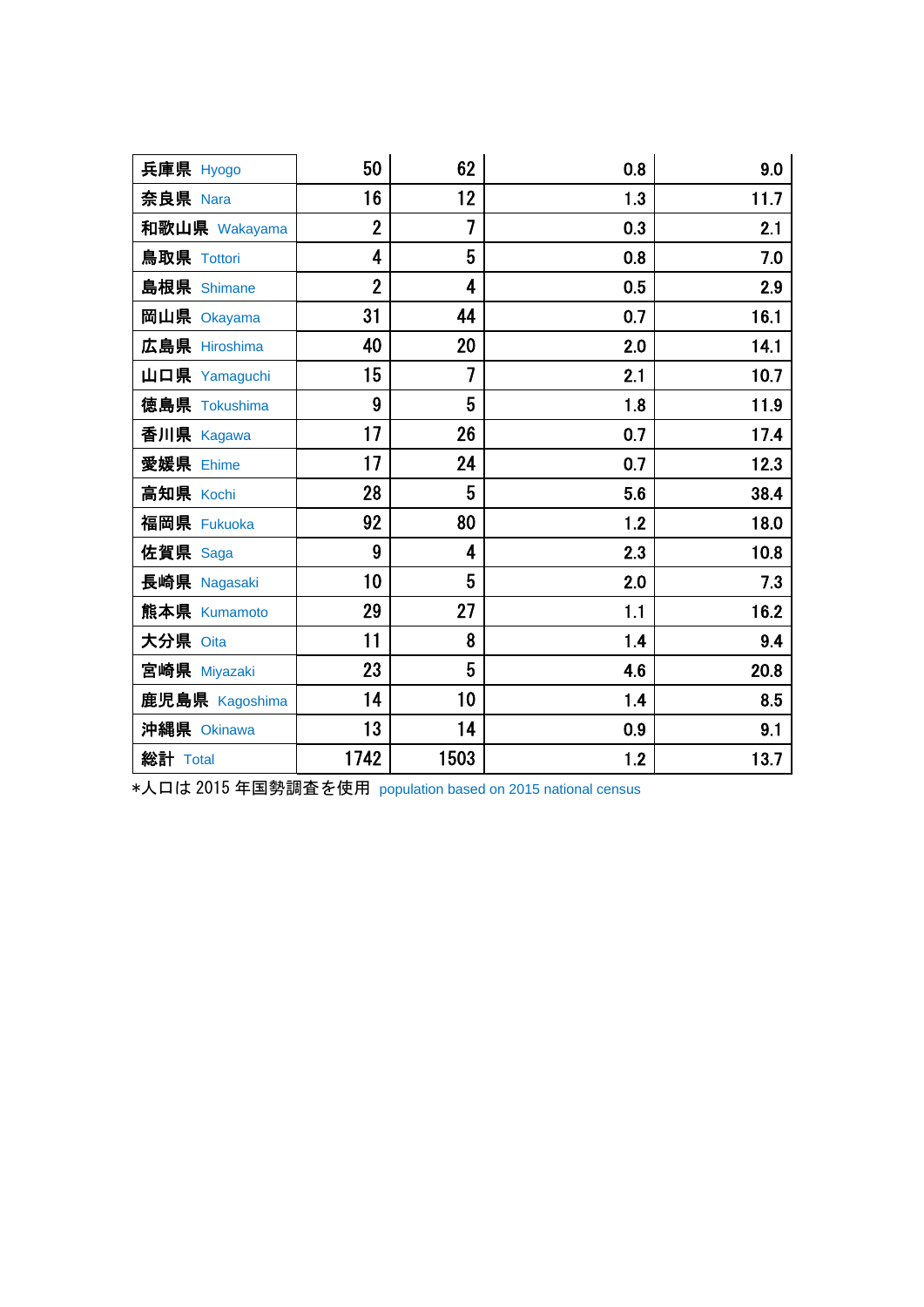#### 表 3.性別年齢分布:2020 年第 2 四半期から 2021 年第 2 四半期(四半期毎)

Table 3. Number of notifications by age group (years) and sex, Q2 2020 to Q2 2021 (by quarter)

2020 年第 2 四半期 Q2 2020 (n=1503)

| 年齢     | 0              | $\sim$ | $15-$ | $20 \sim$ | $25 \sim 30$ |     | $\vert 35$ ~ | $\vert 40 \sim$ | $45\sim$ | $150 -$         | $55-$ | $60\sim$ |
|--------|----------------|--------|-------|-----------|--------------|-----|--------------|-----------------|----------|-----------------|-------|----------|
| (年)    |                | 14     | 19    | 24        | 29           | 34  | 39           | 44              | 49       | 54              | 59    |          |
| 男<br>M | 3              |        | 12 I  | 102       | 130          | 116 | 134          | 144             | 127      | 83              | 63    | 83       |
| 女      | $\overline{2}$ |        |       | 157       | 114          | 49  | 41           | 30              | 26       | 15 <sub>1</sub> | 5     | 26       |

#### 2020 年第 3 四半期 Q3 2020 (n=1394)

| 年齢     | 0              | $\sim$       | $15-$ | $20 \sim$ 1 | $\vert$ 25 $\thicksim$ $\vert$ 30 $\thicksim$ $\vert$ |     | $35-$ | $40\sim$ | $45\sim$ | $50-$ | $55-$           | $60-$ |
|--------|----------------|--------------|-------|-------------|-------------------------------------------------------|-----|-------|----------|----------|-------|-----------------|-------|
| (年)    |                | 14           | 19    | 24          | 29                                                    | 34  | 39    | 44       | 49       | 54    | 59              |       |
| 男<br>M | $\overline{2}$ | $\mathbf{r}$ | 14    | 97          | 115                                                   | 105 | 122   | 147      | 111      | 90    | 45              | 85    |
| 女      |                |              | 33    | 134         | 108                                                   | 52  | 37    | 22       | 21       | 24    | $6\phantom{1}6$ | 21    |

#### 2020 年第 4 四半期 Q4 2020 (n=1563)

| 年齢     | 0              | $\sim$       | $15-$ | $20 \sim$        | $\vert$ 25~ $\vert$ 30~ $\vert$ 35~ |     |     | $140\sim$ | $45\sim$ | $50\sim$ | $55-$ | $60-$ |
|--------|----------------|--------------|-------|------------------|-------------------------------------|-----|-----|-----------|----------|----------|-------|-------|
| (年)    |                | 14           | 19    | 24               | 29                                  | 34  | 39  | 44        | 49       | 54       | 59    |       |
| 男<br>M | $\overline{2}$ |              | 21    | 102 <sub>1</sub> | 176                                 | 128 | 140 | 124       | 132      | 96       | 53    | 99    |
| 女F     | $\overline{2}$ | $\mathbf{r}$ | 23    | 165              | 105                                 | 52  | 32  | 29        | 26       | 12       | 9     | 32    |

#### 2021 年第 1 四半期 Q1 2021 (n=1562)

| 年齢     | 0                | l $\sim$ | $15-$           | $20 \sim$ |     | $25 \sim$ 30 $\sim$ 35 $\sim$ |     | $\frac{1}{40}$ ~ | $45-$ | $150 -$ | $155-$ | $60\sim$ |
|--------|------------------|----------|-----------------|-----------|-----|-------------------------------|-----|------------------|-------|---------|--------|----------|
| (年)    |                  | 14       | 19              | 24        | 29  | 34                            | 39  | 44               | 49    | 54      | 59     |          |
| 男<br>M | 3                |          | 18 <sup>1</sup> | 96        | 140 | 156                           | 115 | 153              | 142   | 78      | 53     | 96       |
| 女F     | $\boldsymbol{2}$ |          | 34              | 154       | 123 | 56                            | 43  | 23 <sub>1</sub>  | 24    |         | ا 10   | 32       |

2021 年第 2 四半期 Q2 2021 (n=1742)

| 年齢     | 0            | 1 $\sim$ | $15-$           |     | $\vert$ 20 $\sim$ $\vert$ 25 $\sim$ $\vert$ 30 $\sim$ |                 | $\vert 35$ ~    | $\sim$          | $45\sim$         | $150-$           | $55-$ | $60-$ |
|--------|--------------|----------|-----------------|-----|-------------------------------------------------------|-----------------|-----------------|-----------------|------------------|------------------|-------|-------|
| (年)    |              | 14       | 19              | 24  | 29                                                    | 34              | 39              | 44              | 49               | 54               | 59    |       |
| 男<br>M | $\mathbf{r}$ |          | 15 <sub>1</sub> | 133 | 173                                                   | 160             | 150             | 143             | 133 <sup>1</sup> | 100 <sub>1</sub> | 64    | 91    |
| 女F     | 4            |          | 34              | 194 | 119                                                   | 60 <sub>1</sub> | 34 <sup>1</sup> | 35 <sup>1</sup> | 32               | 19               | 10    | 37    |

※年齢等の不明・調査中は本表に含まれないため合計値が一致しないことがある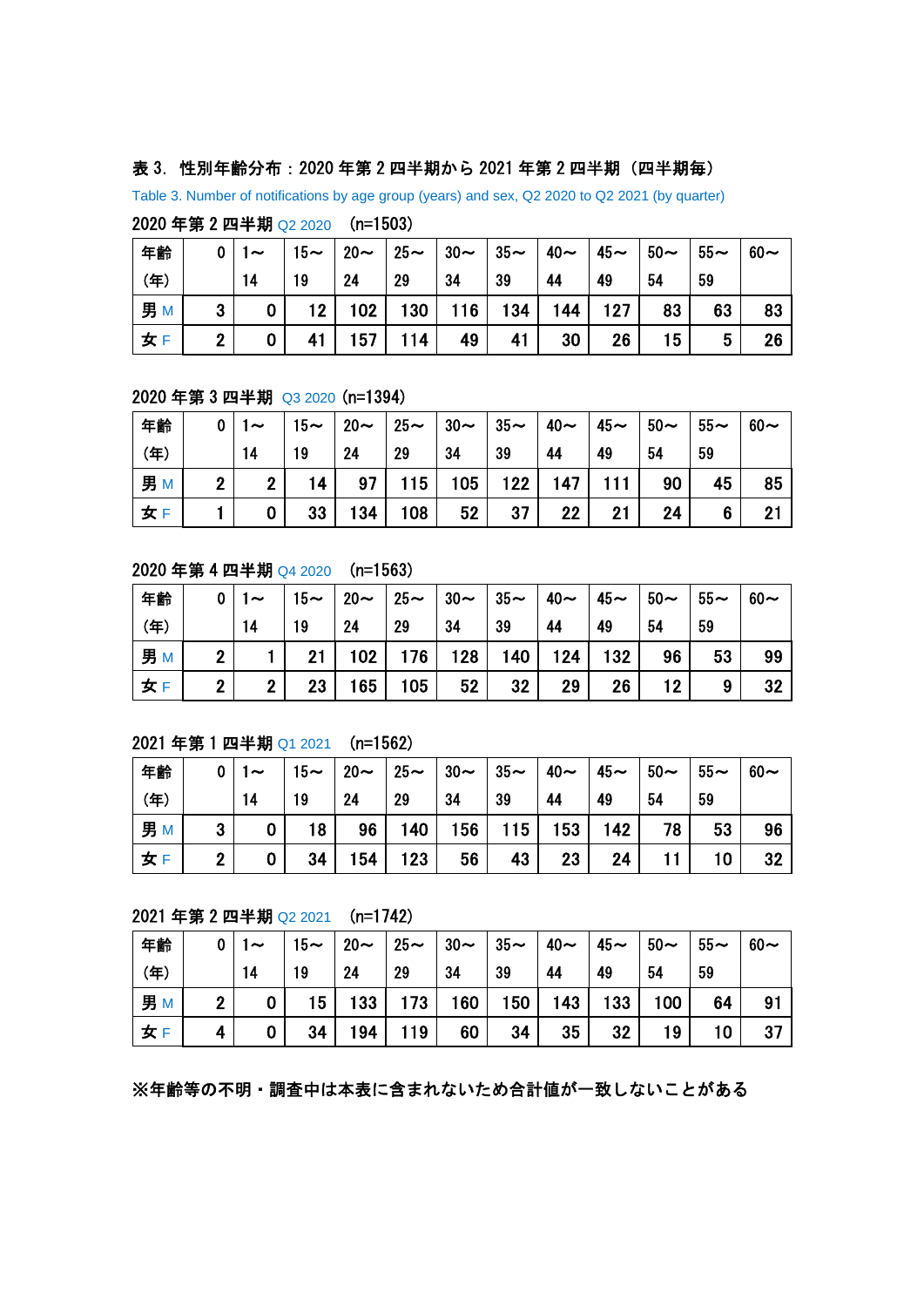# 表 4. 病型の分布: 2020 年第 2 四半期から 2021 年第 2 四半期 (四半期毎)

Table 4. Number of notifications by stage of syphilis, Q2 2020 to Q2 2021 (by quarter)

|                   | 2020年                           | 2020年   | 2020年   | 2021年   | 2021年   |
|-------------------|---------------------------------|---------|---------|---------|---------|
|                   | 第2四半期                           | 第3四半期   | 第4四半期   | 第1四半期   | 第2四半期   |
|                   | Q <sub>2</sub> 20 <sub>20</sub> | Q3 2020 | Q4 2020 | Q1 2021 | Q2 2021 |
| 早期顕症 I Primary    | 40                              | 38      | 45      | 30      | 43      |
| 早期顕症 II Secondary | 105                             | 102     | 81      | 97      | 97      |
| 無症候 Asymptomatic  | 81                              | 53      | 78      | 86      | 51      |
| 晚期顕症 Late         | $\overline{2}$                  | 0       |         | 4       | 5       |

#### 男性: 同性間 Men who have sex with men

### 男性: 異性間 Men who have sex with women

|                   | 2020年                           | 2020年   | 2020年   | 2021年   | 2021年   |
|-------------------|---------------------------------|---------|---------|---------|---------|
|                   | 第2四半期                           | 第3四半期   | 第4四半期   | 第1四半期   | 第2四半期   |
|                   | Q <sub>2</sub> 20 <sub>20</sub> | Q3 2020 | Q4 2020 | Q1 2021 | Q2 2021 |
| 早期顕症 I Primary    | 330                             | 281     | 359     | 385     | 428     |
| 早期顕症 II Secondary | 140                             | 140     | 166     | 134     | 183     |
| 無症候 Asymptomatic  | 80                              | 90      | 82      | 78      | 77      |
| 晚期顕症 Late         | 11                              | 8       | 17      | 6       | 10      |

### 女性: 異性間 Women who have sex with men

|                   | 2020年                           | 2020年   | 2020年   | 2021年   | 2021年   |
|-------------------|---------------------------------|---------|---------|---------|---------|
|                   | 第2四半期                           | 第3四半期   | 第4四半期   | 第1四半期   | 第2四半期   |
|                   | Q <sub>2</sub> 20 <sub>20</sub> | Q3 2020 | Q4 2020 | Q1 2021 | Q2 2021 |
| 早期顕症 I Primary    | 89                              | 72      | 77      | 89      | 90      |
| 早期顕症 II Secondary | 171                             | 164     | 156     | 163     | 203     |
| 無症候 Asymptomatic  | 130                             | 123     | 152     | 138     | 148     |
| 晚期顕症 Late         |                                 | 3       |         | 2       |         |